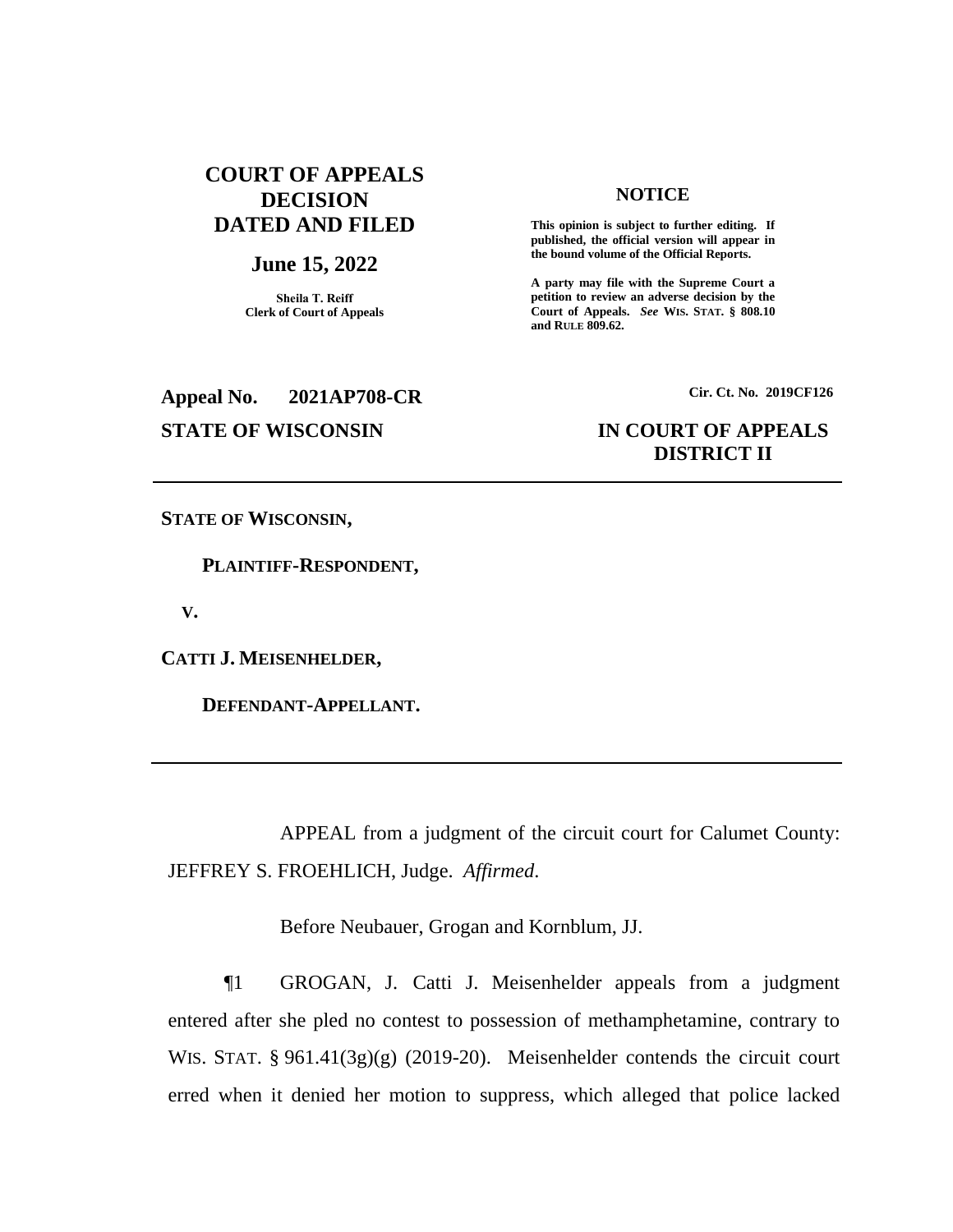No. 2021AP708-CR

probable cause to search a small metal canister on her keychain while searching her purse pursuant to her arrest for retail theft. She believes the search violated the Fourth Amendment<sup>1</sup> because, according to her, the canister was too small to contain a weapon or any evidence of a crime. We affirm.

#### **I. BACKGROUND**

¶2 In July 2019, a Walmart loss prevention officer caught Meisenhelder stealing merchandise. Walmart notified Appleton Police about the retail theft, and Officer Jordan Woelfel and Officer Derek Anderson were dispatched to the store. When the officers arrived, they saw that Walmart loss prevention officers had detained Meisenhelder in the loss prevention office. One of the loss prevention officers reported that Meisenhelder had concealed two items in her purse—a bottle of mouthwash and an eyeliner, worth a total of \$18.18—and had attempted to leave the store without paying for them. These two items were on the desk in the office when the police arrived.

¶3 The police told Meisenhelder they would need to search her purse to see if there were any additional stolen items inside, and Meisenhelder consented to the search. While searching the purse, one of the officers found a metal canister about the size of a "12 gauge shotgun shell" attached to her keys. The canister, which was "slightly wider in diameter ... than a 12 gauge shotgun shell" was opaque, making it impossible to view its contents. The officer unscrewed the canister cap and found a bag with suspected methamphetamine inside. Police then read Meisenhelder her *Miranda*<sup>2</sup> rights, and she subsequently stated that she

 $\overline{a}$ 

<sup>&</sup>lt;sup>1</sup> U.S. CONST. amend. IV.

<sup>2</sup> *Miranda v. Arizona*, 384 U.S. 436 (1966).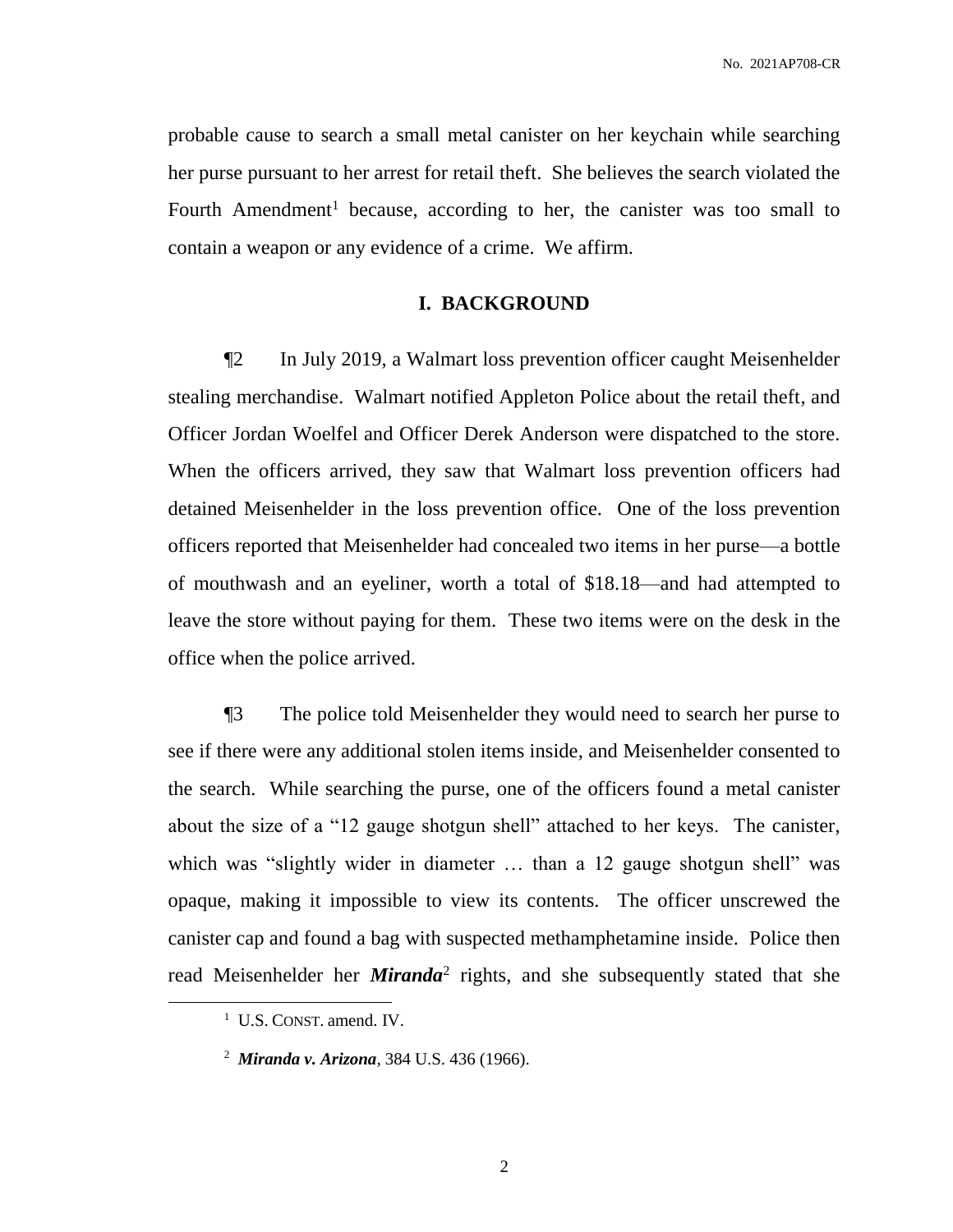No. 2021AP708-CR

believed the substance in the canister was methamphetamine. Police did not find any additional stolen merchandise inside the purse. When asked whether she had any other items on her person the police needed to know about, she gave the police several "dime-sized bags from her back pants pocket[,]" which contained residue suspected to be from methamphetamine. The officers arrested Meisenhelder, and the State charged her with misdemeanor retail theft, possession of methamphetamine, and possession of drug paraphernalia.

¶4 Meisenhelder filed a motion seeking to suppress "any and all evidence obtained in violation of her constitutional rights, including but not limited to any controlled substances located in the purple vial-sized container with a screw-on top and any derivative evidence, including all statements made after the unlawful search."<sup>3</sup>

¶5 The circuit court denied the motion, relying on *State v. Sykes*, 2005 WI 48, ¶2, 279 Wis. 2d 742, 695 N.W.2d 277, which upheld the search of Sykes' wallet incident to a lawful arrest. The circuit court here concluded that the search of Meisenhelder's purse was "carried out [as] a valid search incident to arrest[.]" Subsequently, Meisenhelder entered into a plea bargain with the State where she agreed to plead no contest to the possession charge and the other two charges would be dismissed and read in.

¶6 The circuit court accepted Meisenhelder's plea and withheld sentence. It placed her on eighteen months' probation and allowed her to be

 $\overline{a}$ 

<sup>&</sup>lt;sup>3</sup> Meisenhelder refers to the canister as a "vial." However, having observed the "vial" in our review of the bodycam video, we refer to the "vial" as a "canister" throughout this opinion, as we believe "canister" is a more accurate description based on the item's metal material, size, and dimensions.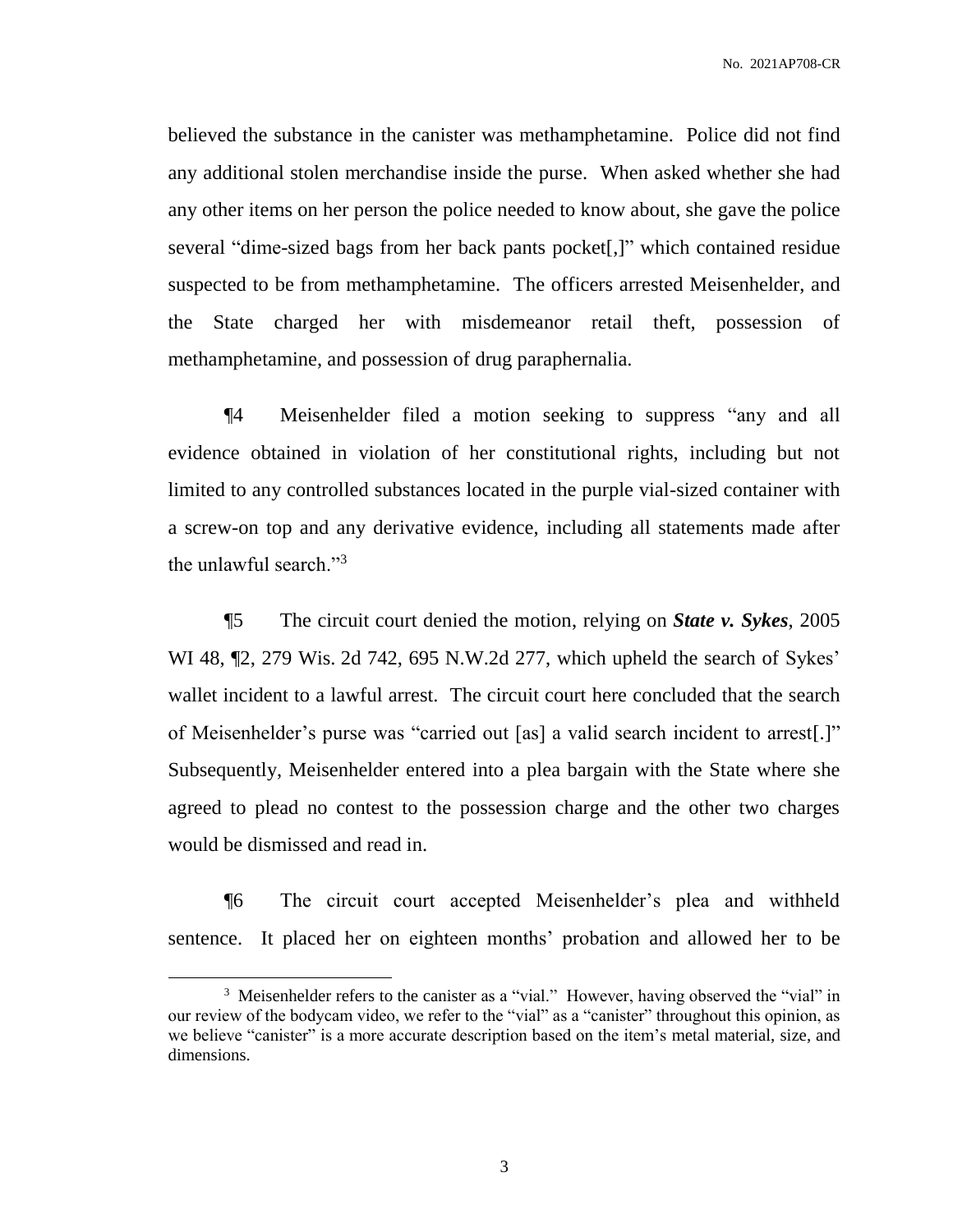discharged early if approved by her agent. As a condition of probation, the court imposed but stayed four months of jail time with Huber release privileges. Judgment was entered. Meisenhelder now appeals.

#### **II. STANDARD OF REVIEW**

¶7 An order granting or denying a motion to suppress evidence presents a question of constitutional fact, which requires a two-step analysis on appellate review. *State v. Asboth*, 2017 WI 76, ¶10, 376 Wis. 2d 644, 898 N.W.2d 541. "First, we review the circuit court's findings of historical fact under a deferential standard, upholding them unless they are clearly erroneous. Second, we independently apply constitutional principles to those facts." *State v. Robinson*, 2010 WI 80, ¶22, 327 Wis. 2d 302, 786 N.W.2d 463 (internal citations omitted).

#### **III. DISCUSSION**

¶8 Meisenhelder argues that the police did not have probable cause to open the small metal canister attached to her keychain during the search of her purse because, she asserts, it was too small to contain a weapon or evidence of a crime. Meisenhelder relies on *State v. Sutton*, 2012 WI App 7, 338 Wis. 2d 338, 808 N.W.2d 411 (2011), where this court held the warrantless search of vials police found during a protective search of Sutton's car during a traffic stop violated the Fourth Amendment. *Id.*, ¶¶2, 7-11. The State responds that the search of Meisenhelder's canister did not violate the Fourth Amendment because it was a search incident to arrest, and Meisenhelder was within reaching distance of her purse. The State cites to numerous cases concluding that when a suspect is searched incident to arrest, police can search anything on "the arrestee's person" and "'the area from within which [the suspect] might gain possession of a weapon or destructible evidence.'" *See, e.g.*, *United States v. Hill*, 818 F.3d 289, 295 (7th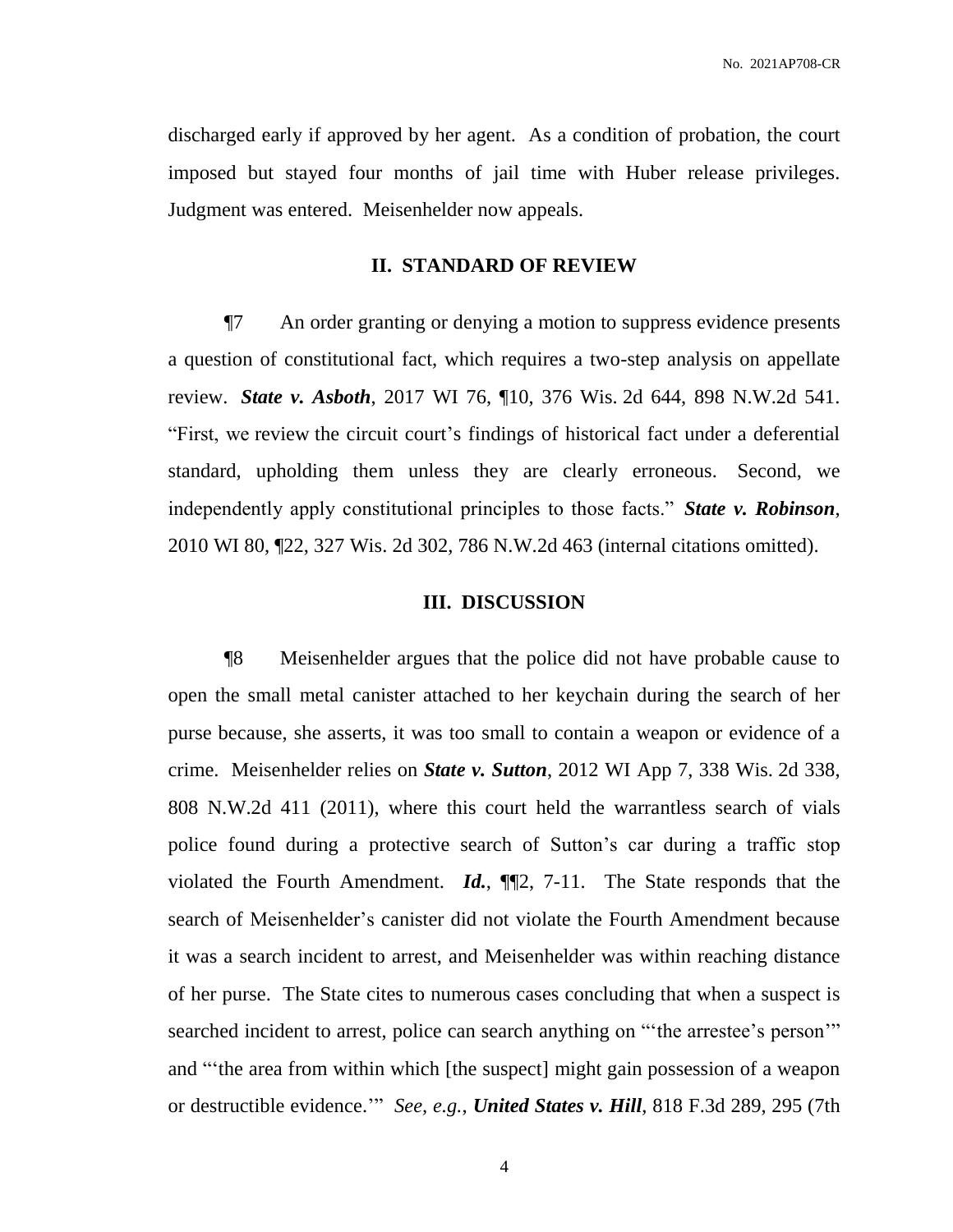No. 2021AP708-CR

Cir. 2016) (alteration in original; citations omitted). We conclude the law permitted the search of the canister in Meisenhelder's purse.

#### *A. Fourth Amendment and Search Incident to Arrest Principles*

¶9 The Fourth Amendment to the United States Constitution provides that "[t]he right of the people to be secure in their persons, houses, papers, and effects, against unreasonable searches and seizures, shall not be violated" and that "no Warrants shall issue, but upon probable cause[.]" U.S. CONST. amend. IV. Article I, section 11 of the Wisconsin Constitution likewise provides that "[t]he right of the people to be secure in their persons, houses, papers, and effects against unreasonable searches and seizures shall not be violated" and that "no warrant shall issue but upon probable cause[.]" WIS. CONST. art. I, § 11.

¶10 "A [search or] seizure conducted without a valid warrant is presumptively unreasonable." *State v. Brereton*, 2013 WI 17, ¶24, 345 Wis. 2d 563, 826 N.W.2d 369 (citing *United States v. Ross*, 456 U.S. 798, 824-25 (1982)). The "ultimate touchstone of the Fourth Amendment is 'reasonableness[.]'" *Brigham City v. Stuart*, 547 U.S. 398, 403 (2006). Whether a search is exempt from the warrant requirement involves balancing "the degree to which it intrudes upon an individual's privacy and … the degree to which it is needed for the promotion of legitimate governmental interests." *Wyoming v. Houghton*, 526 U.S. 295, 300 (1999).

¶11 In balancing these interests, courts have concluded that warrantless searches may comport with the Fourth Amendment if a search falls within a recognized exception. *See, e.g.*, *Kentucky v. King*, 563 U.S. 452, 459 (2011). One well-established exception to the Fourth Amendment includes the search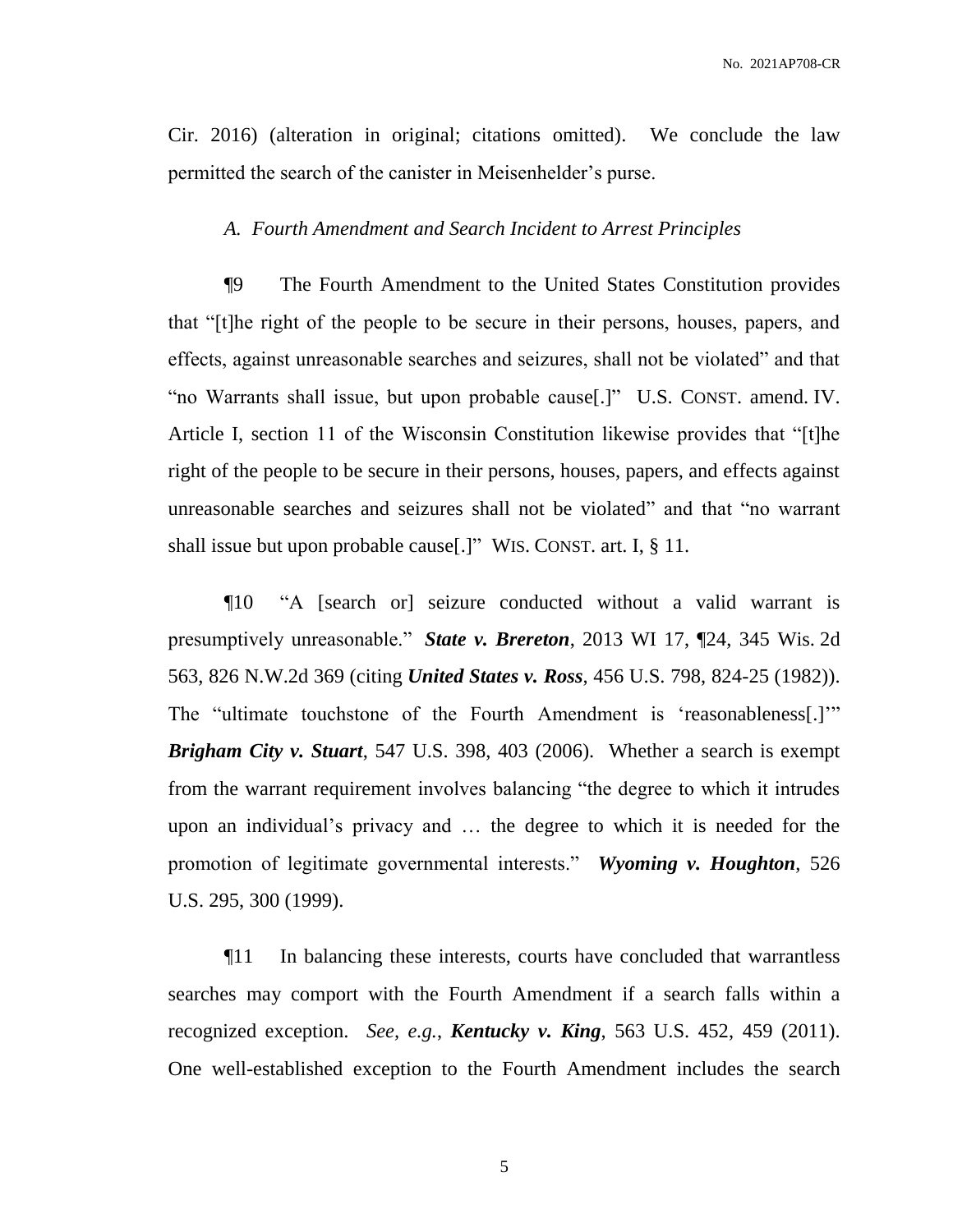incident to a lawful arrest. *See Riley v. California*, 573 U.S. 373, 382 (2014); *State v. Bauer,* 2010 WI App 93, ¶6, 327 Wis. 2d 765, 787 N.W.2d 412.

¶12 The law permits a warrantless search incident to arrest because searching the arrested person and the area within her reach is recognized as reasonable. *See Chimel v. California*, 395 U.S. 752, 762-63 (1969). *Chimel* explained:

> When an arrest is made, it is reasonable for the arresting officer to search the person arrested in order to remove any weapons that the latter might seek to use in order to resist arrest or effect his escape. Otherwise, the officer's safety might well be endangered, and the arrest itself frustrated. In addition, it is entirely reasonable for the arresting officer to search for and seize any evidence on the arrestee's person in order to prevent its concealment or destruction. And the area into which an arrestee might reach in order to grab a weapon or evidentiary items must, of course, be governed by a like rule. A gun on a table or in a drawer in front of one who is arrested can be as dangerous to the arresting officer as one concealed in the clothing of the person arrested. There is ample justification, therefore, for a search of the arrestee's person and the area 'within his immediate control'—construing that phrase to mean the area from within which he might gain possession of a weapon or destructible evidence.

*Id*. An arrestee has lessened privacy interests because an arrest "significantly diminish[es]" the suspect's privacy interests. *Riley*, 573 U.S. at 386; *Mincey v. Arizona*, 437 U.S. 385, 390-91 (1978). The reasonableness of the search-incidentto-arrest exception includes closed containers found on an arrestee's person, *see United States v. Robinson*, 414 U.S. 218, 236 (1973), and since *United States v. Robinson*, courts have repeatedly recognized as lawful the searching of objects found on an arrestee's person. *See, e.g.*, *United States v. Rodriguez*, 995 F.2d 776 (7th Cir. 1993) (allowing search of address book); *United States v. Molinaro*, 877 F.2d 1341 (7th Cir. 1989) (allowing search of wallet). Thus, the warrantless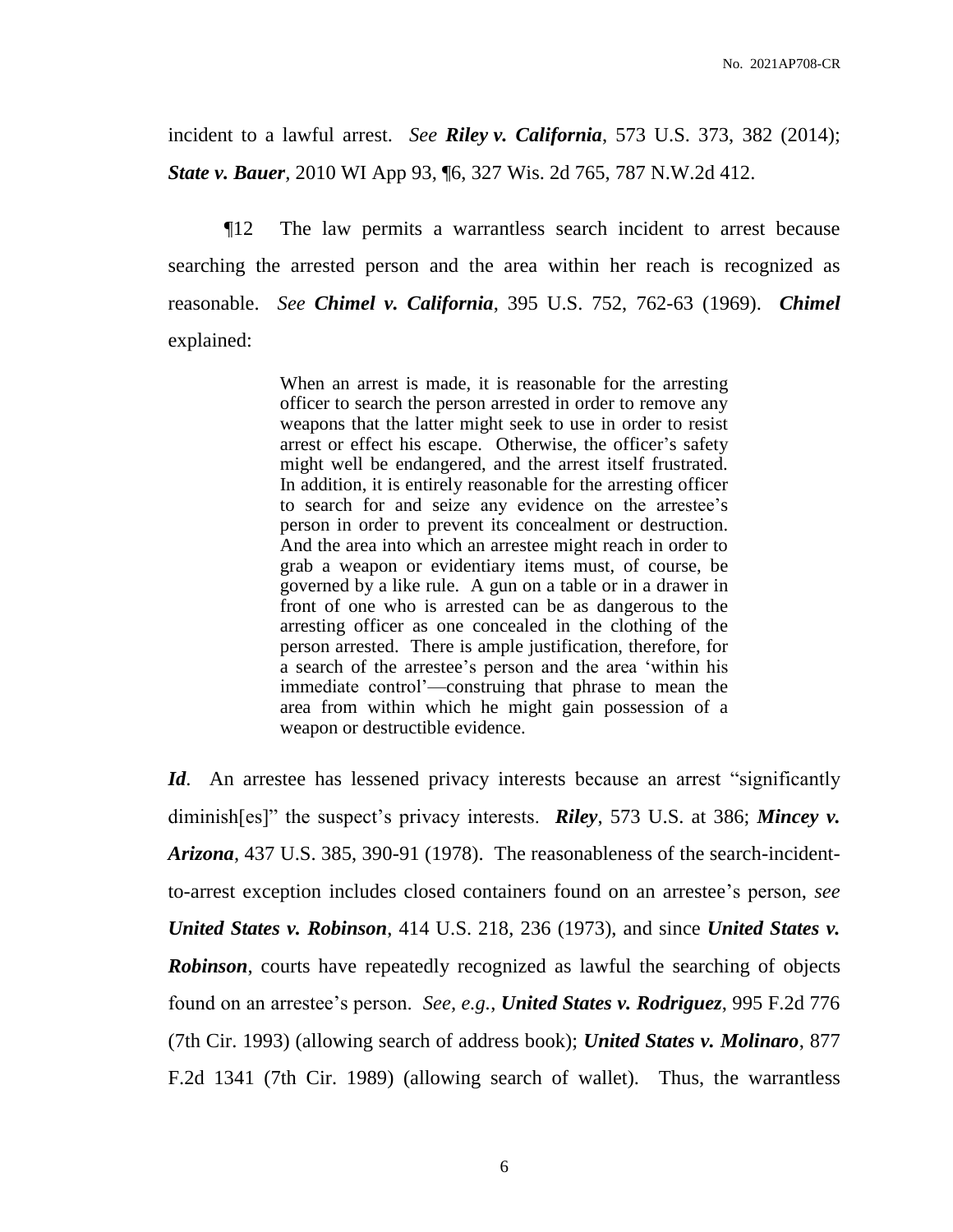search of an arrestee's person and items found on the arrestee's person does not violate the Fourth Amendment. <sup>4</sup> The Supreme Court directs that "a search incident to the arrest requires no additional justification[,]" *Robinson*, 414 U.S. at 235, because "the fact of arrest alone justifies the search." *Thornton v. United States*, 541 U.S. 615, 631-32 (2004) (Scalia, J., concurring in judgment).

¶13 The search-incident-to-arrest exception also permits police to search items not actually located *on* the person but also in the area within the arrestee's reach. "The scope of a search incident to arrest is confined to 'the area from within which [the suspect] might gain possession of a weapon or destructible evidence[.]'" *Sykes*, 279 Wis. 2d 742, ¶20 (first alteration in original; citation omitted). A search may precede an arrest so long as the officer had probable cause to arrest prior to the search. *Id.*, ¶2 (holding search was lawful because "law enforcement had probable cause to arrest … for a crime prior to the search").

#### *B. Application*

 $\overline{a}$ 

¶14 The search at issue here arose incident to Meisenhelder's arrest for stealing items at a Walmart store, and the search occurred in Walmart's loss prevention office. Meisenhelder, relying primarily on *Sutton*, 338 Wis. 2d 338, contends that the search of the canister conducted incident to her arrest violated her Fourth Amendment rights. In *Sutton*, this court held that police needed a warrant to search two "cylindrical and opaque" vials discovered in the map pocket of Sutton's car during a protective search after a traffic stop for failure to wear a

<sup>&</sup>lt;sup>4</sup> This general principle does not apply to a cell phone, which the United States Supreme Court declared may not be searched under the search-incident-to-arrest exception. *See Riley v. California*, 573 U.S. 373, 385-86 (2014).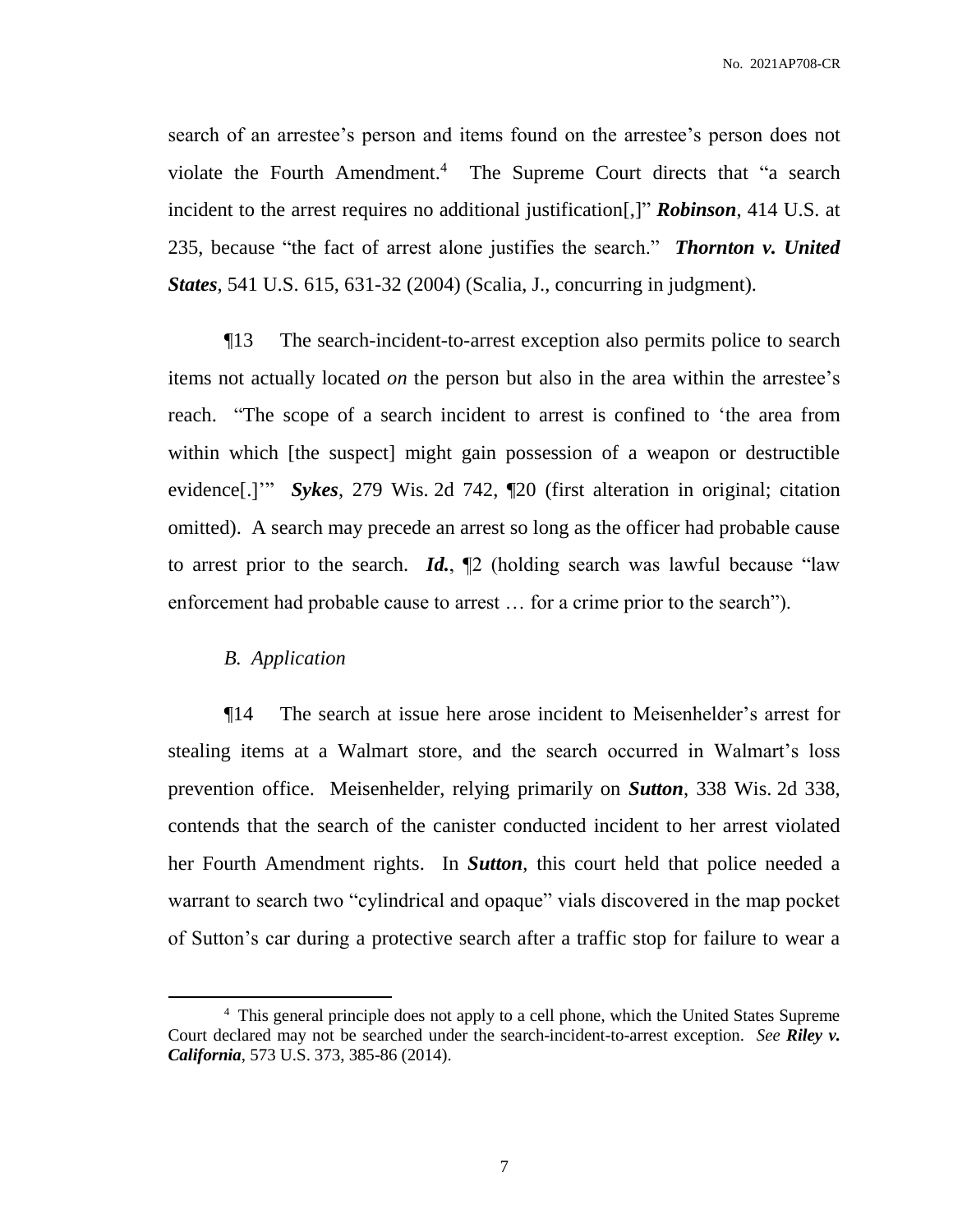seatbelt. *Id.*, ¶¶5, 11. Police searched Sutton's car because they saw the car make "two distinct rocking motions"—movement the police thought could be Sutton trying to "retrieve or conceal a weapon[,]" which caused them to fear for their safety. *Id.*, ¶4. *Sutton* held that the search of the car itself complied with the Fourth Amendment because it was reasonable for the police to make sure "there was no gun or other weapon" in the car. *Id.*, ¶8. But *Sutton* went on to conclude that because the cylinders were too small to house a weapon, and the police did not have "'probable cause to believe there [was] a connection between the [opaque cylinders] and criminal activity[,]'" *id.*, ¶¶10-11 (first and second alterations in original; citation omitted), the search of the cylinders violated the Fourth Amendment. *Sutton* decided that Sutton's suppression motion should have been granted and reversed his judgment of conviction. *Id.*

¶15 *Sutton* does not control here. First, the search in *Sutton* was not based on the search-incident-to-arrest exception. Rather, the police conducted a protective search based on the officer's concern that Sutton may have had a weapon in the car and "*because Sutton was not under arrest and could freely return to [his vehicle]*." *Id.*, ¶8. Second, the search in *Sutton* involved concerns only about a weapon, and the cylinders involved in *Sutton* were too small to house a weapon. Thus, the officers' "legitimate reason to be concerned that there might be a gun or other weapon[,]" which justified looking in the vehicle itself, did not apply to the cylinders. *Id.* When the officers found the cylinders in the car's map pocket, the analysis shifted to the plain-view exception and whether probable cause existed to reasonably believe that the cylinders "were connected to 'criminal activity.'" *Id.*, ¶9.

¶16 Here, it is undisputed that the police had probable cause to arrest Meisenhelder for retail theft. The search of the contents of her purse constituted a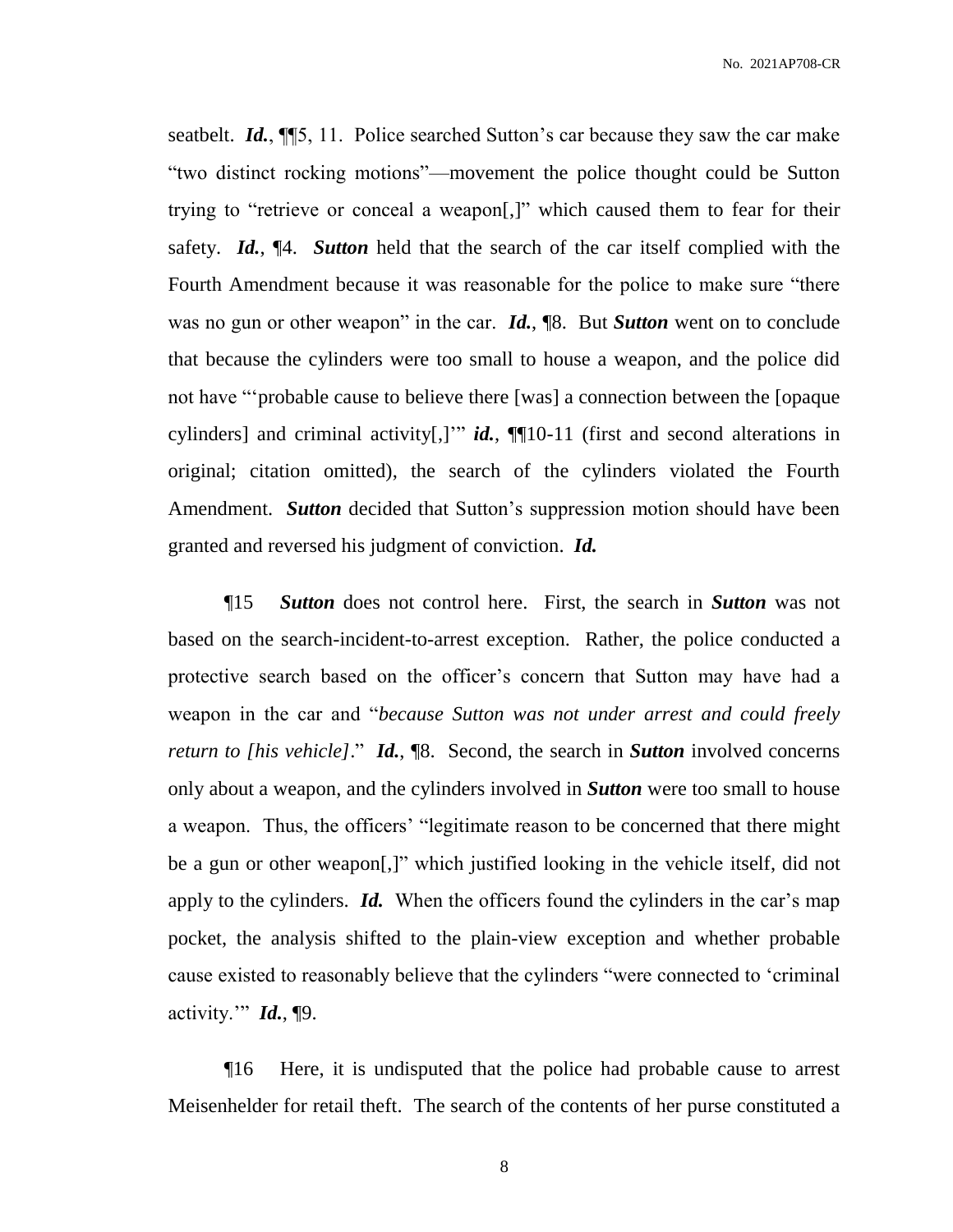lawful search incident to arrest. It is of no import that the probable cause for the retail theft arrest also led to drug-related charges being filed. *See Sykes*, 279 Wis. 2d 742, ¶¶22, 34 ("That the arrest led to drug-related charges being filed, not to a charge for criminal trespass, does not negate that probable cause to arrest existed prior to the search."). The search-incident-to-arrest exception permitted the police to search both Meisenhelder's person and objects within her reach. *See Chimel*, 395 U.S. at 762-63; *Sykes*, 279 Wis. 2d 742, ¶¶14, 21. The circuit court found that Meisenhelder's purse was "in the immediate area and used in the commission of the alleged offense." That finding, based on this court's viewing of the officers' bodycam video of the entire incident, is not clearly erroneous. Meisenhelder was not handcuffed while the officer searched her purse, and she was located within reaching distance of her purse in Walmart's very small loss prevention office.<sup>5</sup> It is undisputed that Meisenhelder had placed the items she attempted to steal in her purse—she was using her purse to conceal stolen merchandise. We are further not convinced that the presence of four officers in the loss prevention office with Meisenhelder somehow negated Meisenhelder's ability to reach her purse. *See Arizona v. Gant*, 556 U.S. 332, 343 (2009) (search incident to arrest permissible when "arrestee is unsecured and within reaching distance … at the time of the search").

 $\overline{a}$ 

<sup>5</sup> Meisenhelder also relies on *United States v. Maddox*, 614 F.3d 1046 (9th Cir. 2010), but *Maddox* involved much different facts. It involved the search of a keychain in Maddox's vehicle after Maddox had been handcuffed and placed in the police squad car. *Id.* at 1047. The court held that "this was *not* a search of Maddox's person incident to arrest" because after Maddox was handcuffed and placed in the squad car, the keychain was no longer on his person or in his immediate control. *Id.* at 1048. Additionally, *Maddox* is not binding on this court. *See State v. Mechtel*, 176 Wis. 2d 87, 95, 499 N.W.2d 662 (1993) ("State courts are not bound by the decisions of the federal circuit courts of appeal or federal district courts.").